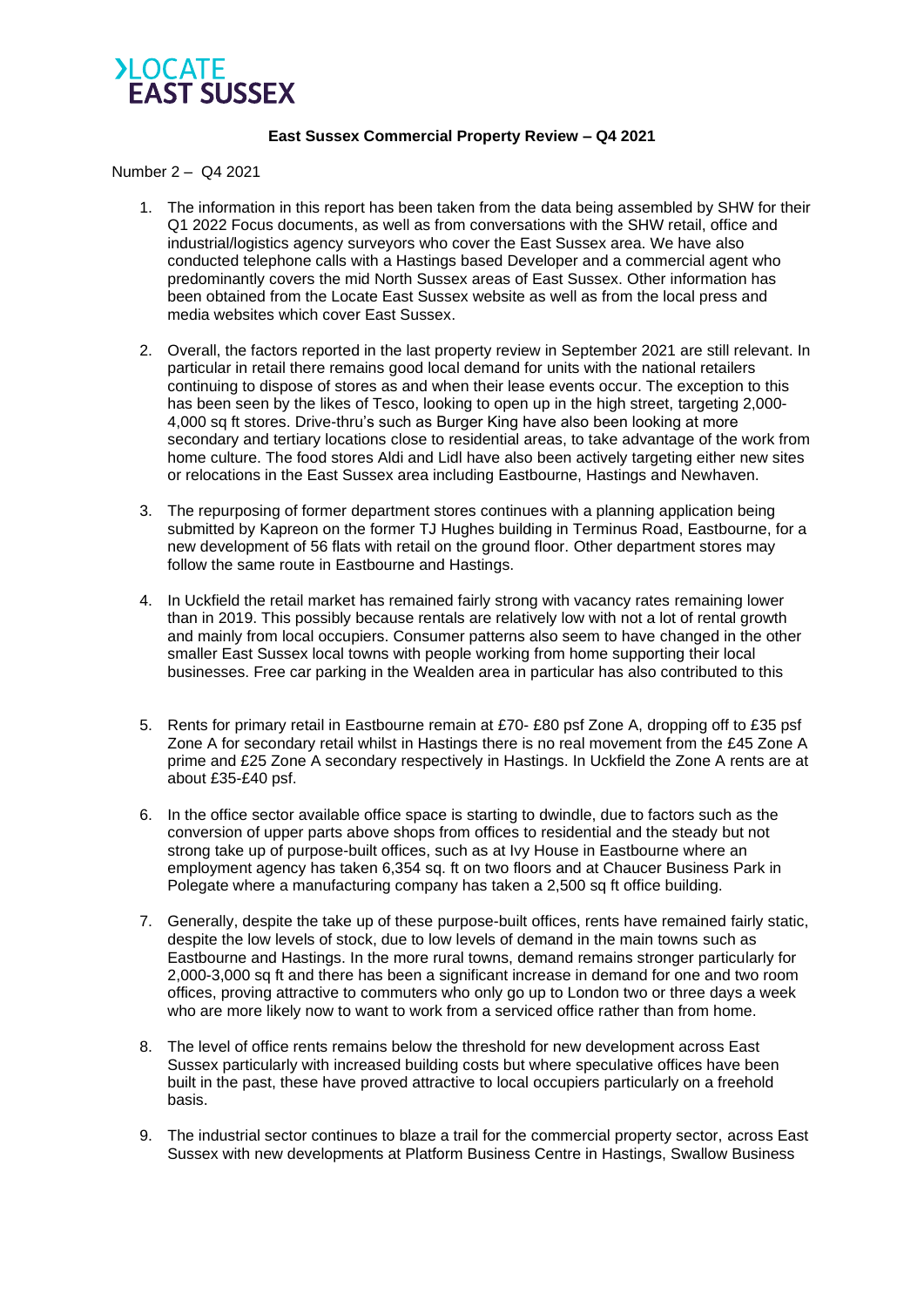

Park outside Hailsham and the old Teva site in Eastbourne where planning application has been submitted for a new industrial development.

- 10. The Platform Business Centre in Hastings by Hayand Developments has been particularly successful with all of the first 10 units being let, mostly to local businesses with rents of £11 psf being achieved. The developer has embarked on the second phase of development totalling 8,500 sq ft in 5 units which may even cater for some of the companies who have outgrown the 1<sup>st</sup> phase. This demonstrates the popularity of new development for occupiers and development schemes and then development schemes may follow as at 1-9 Ivy House Lane which at the moment is under offer. Currently comprising 202,000 sq ft on just under 6 acres, this could either form a breakup or possibly be redeveloped with smaller units.
- 11. In Hastings construction commenced earlier in the year on the Churchfield Business Centre which will provide 29 new business incubator units which should further stimulate demand particularly from businesses currently working from home who are looking to make the next step on the commercial property ladder.
- 12. At Newhaven Business Centre, 2 tenants have increased their office space, due to continued business growth whilst 3 new tenants have moved in, and 2 workshop areas have been leased out in one month, the best for over a year. When the current management company took over the centre in 2019, occupancy rates were running at 85% and by the end of 2021 this had risen to 87% despite generally adverse covid related conditions, with a low occupancy rate of 65% in October 2021.
- 13. Also in Newhaven, a potential development at the Port is seeing several competing companies looking at the feasibility of developing a Hydrogen plant. They are currently awaiting accurate costing for the utility provision to be supplied.
- 14. Elsewhere in East Sussex the  $5<sup>th</sup>$  phase development at Swallow Business Park, near Hailsham is nearing completion providing almost the only new units of over 5,000 sq ft in East Sussex, with rents now up to £9.75 psf. However, the main issues in this sector are the lack of available existing stock, both new and second hand and the timescale for bringing on pipeline supply. A combination of a longer lead in time and the rise in the cost of building materials has also impacted the new development market.
- 15. With limited new development underway rents are likely to rise as are land prices for industrial development land, which may help to attract developers from outside of the area, thus a quick and easy planning process are likely to be key factors for these companies.
- 16. Ashdown Business Park at Maresfield has proved attractive to local and national businesses with the majority of the Business Park now developed. Despite John Lewis recently announcing that they would be vacating their unit in Ashdown Business Park it is reported that there is strong local interest from a couple of businesses in taking over the building.
- 17. The quality of life and attractiveness of the East Sussex area have assisted the development of Ashdown Business Park as has the presence of CEO's and FD's living in the area. The other factor that has helped to stimulate this sector has been with more businesses taking back their supply chains from the Far East and Eastern Europe which has been caused by the impact of Brexit and the high cost of moving stock from these countries back to the UK.
- 18. The table below shows the movement of rents between the 1<sup>st</sup> and 4<sup>th</sup> quarters of 2021:

**Warehouse & Industrial Rental Trends (£ Per sq. ft) 5,000 Sq. Ft or More**